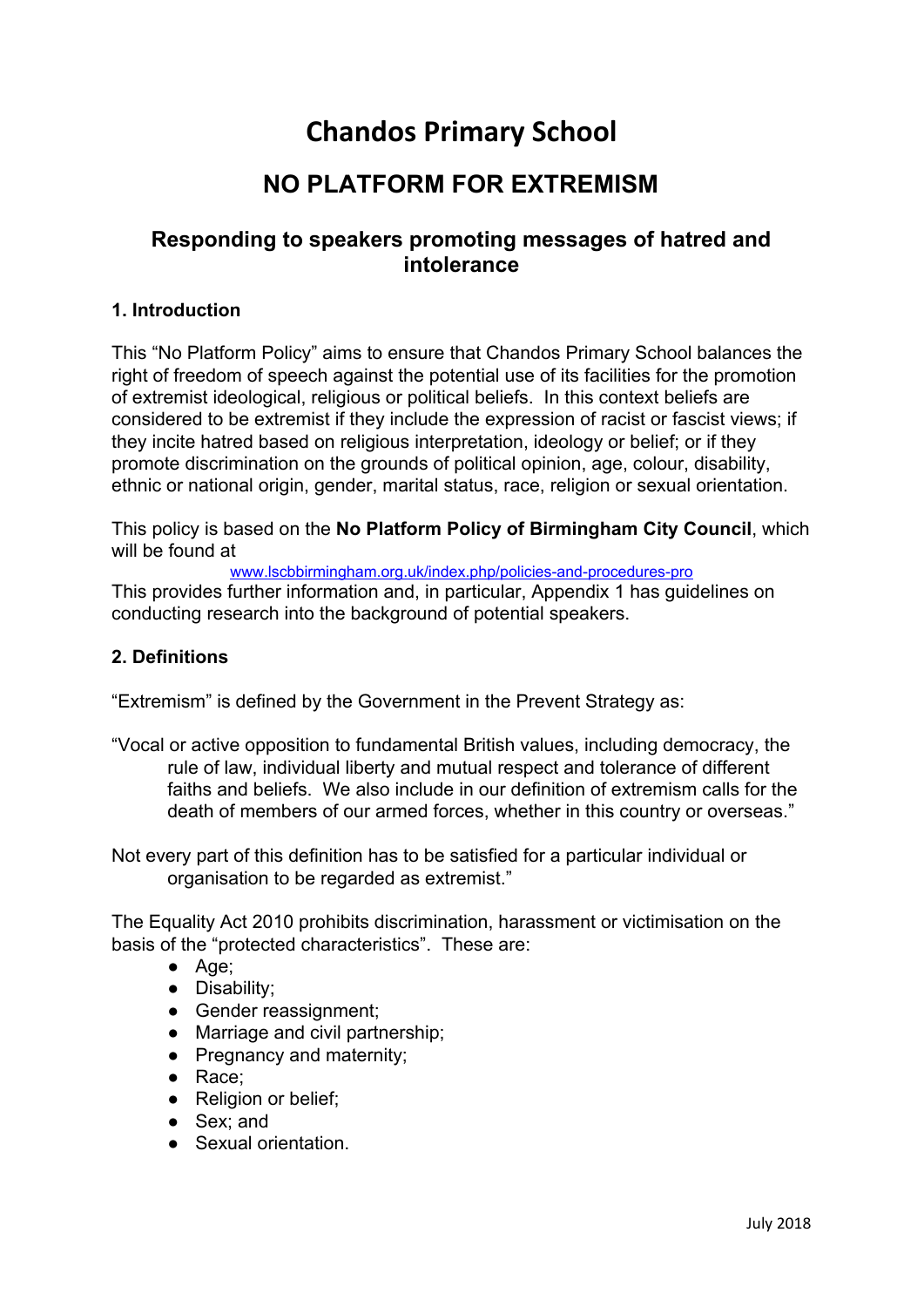The Terrorism Act 2000 establishes a list of "proscribed organisations". These are organisations that the Home Secretary believes are concerned in terrorism. It is an offence to belong to a proscribed organisation or to invite support for a proscribed organisation. This includes arranging, managing or addressing a meeting that is intended to support the activities of a proscribed organisation

A list of proscribed organisations and full details of the proscription offences can be found at -

[https://www.gov.uk/government/uploads/system/uploads/attachment\\_data/file/322142/20140620-List\\_](https://www.gov.uk/government/uploads/system/uploads/attachment_data/file/322142/20140620-List_of_Proscribed_organisations_WEBSITE.pdf) of Proscribed organisations WEBSITE.pdf

#### **3. Principles**

The Principles on which this policy is based are -

- No person may use the facilities of Chandos Primary School to express or promote extremist ideological, religious or political views.
- No person may use the facilities of Chandos Primary School to express or promote discriminatory views in relation to the protected characteristics listed in the Equality Act 2010.
- Chandos Primary School will not allow the use of its facilities by any group or organisation that is proscribed by HM Government.

#### **4. Electronic Communication**

Chandos Primary School will not allow the use of the school website, IT facilities or information management processes to:

- Promote discriminatory views in relation to the protected characteristics listed in the Equality Act 2010;
- Promote or glorify terrorism; or
- Promote extreme ideological, religious or political beliefs.

The school has a right to exercise control over all activities on its IT facilities, including electronic communications associated with the name of the school and use of school equipment to access external resources. This includes the right to monitor the use of school resources.

#### **5. Written and Printed Communication**

Chandos Primary School has the right to exercise control over the content of any written or printed material that identifies itself as associated with the school. It will not allow the use of its facilities in the production of such material, or permit the use of its name, or of any identifying marks relating to the school, in such material, if that material appears to

- Promote discriminatory views in relation to the protected characteristics listed in the Equality Act 2010;
- Promote or glorify terrorism; or
- Promote extreme ideological, religious or political beliefs.